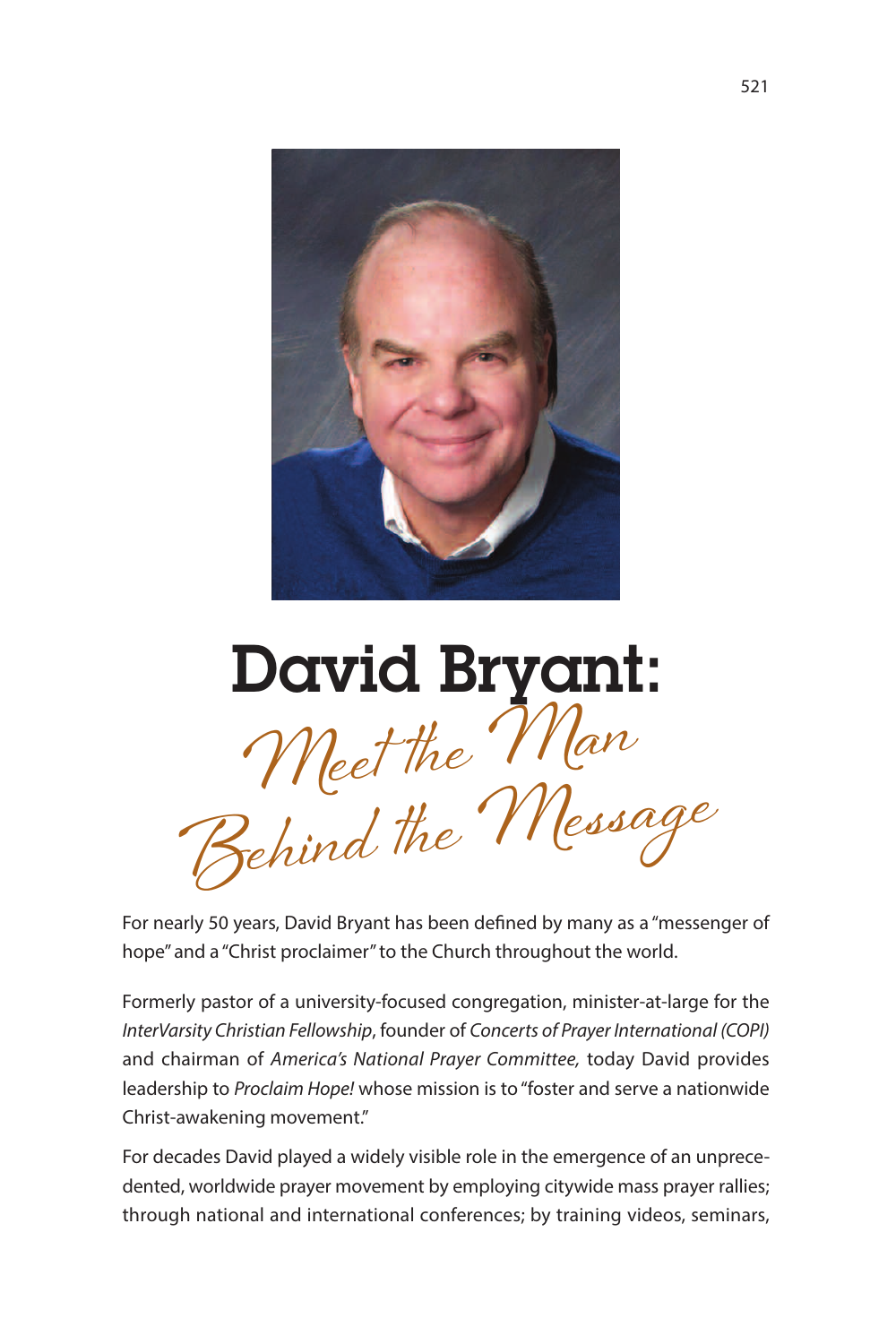and manuals; in the development of leadership coalitions; through the mentoring of younger leaders; and by media outreach (both TV and radio).

Among his many writings are five key books: *In the Gap*: What It Means to Be a World Christian; *With Concerts of Prayer*: Christians United for Spiritual Awakening and World Evangelization; *The Hope at Hand*: National and World Revival for the 21st Century; *Messengers ofHope*: Becoming Agents of Revival for the 21st Century; and *Christ Is ALL!* A Joyful Manifesto on the Supremacy of God's Son (with over 500,000 copies in the Mandarin version alone being used to train Chinese church leaders).

More recently, David has spearheaded an ambitious outreach to encourage Christ Awakening movements across America and beyond by creating *The Christ Institutes Video Series,* which has the stated goal of helping Christians "to explore and experience together the spectacular supremacy of God's Son today." His video teaching is complemented and expanded by his latest 600-page volume, *Christ Is NOW!*

Currently, David is the national facilitator for a one-of-a-kind website that serves as a hub for bringing together a vast variety of free resources from across the Church that focus on the glory of Jesus and his reign today. Go to *www.ChristNow.com* (also on Facebook and Instagram).

David and his wife Robyne were high school sweethearts in their hometown of Massillon, Ohio. They now call metropolitan New York City/New Jersey their home. Their three grown children, Adam, Bethany, and Benjamin, were adopted as infants from India.